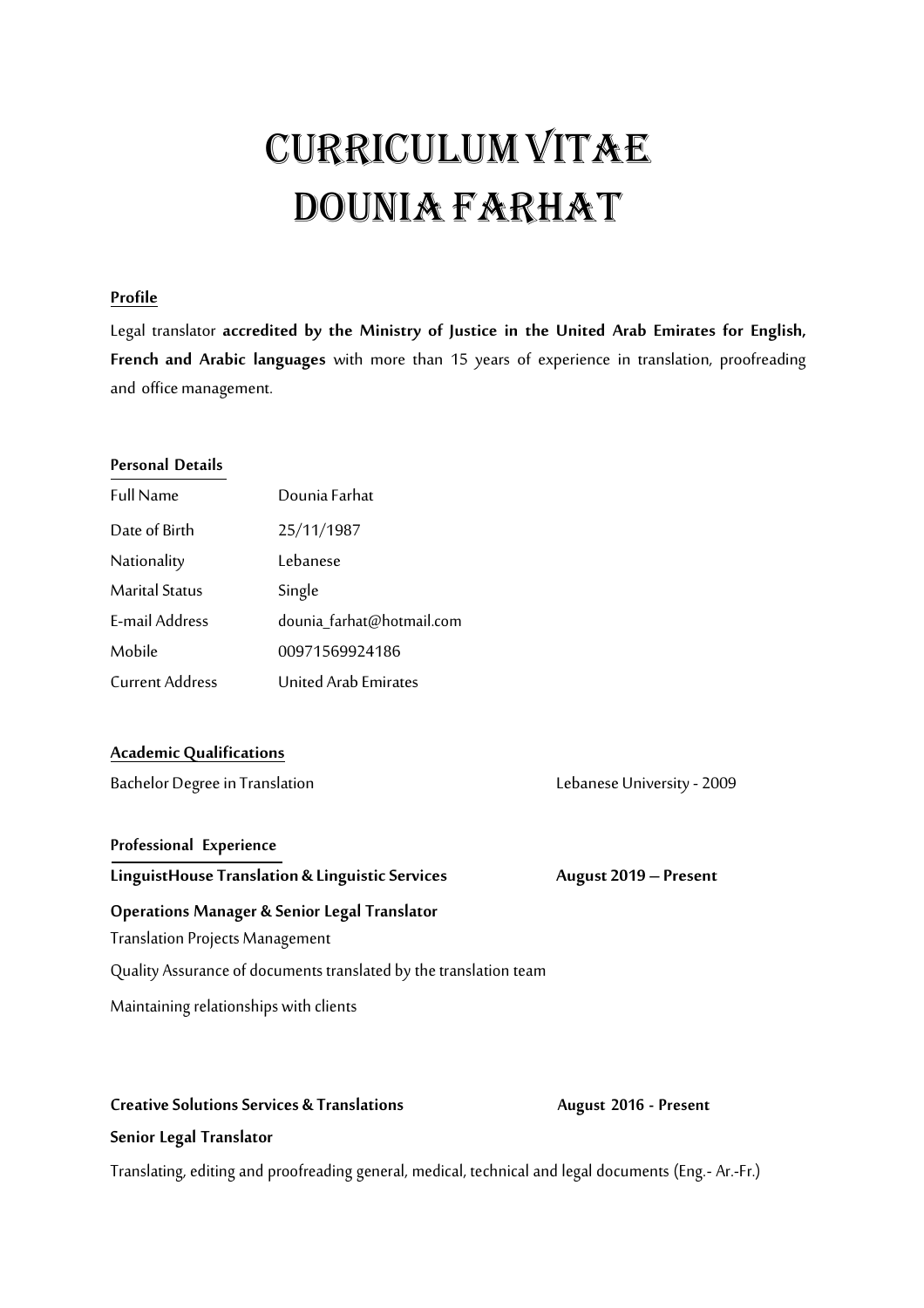## **Freelance Legal Translator February 2016 - Present** Translating, editing and proofreading general, medical, technical and legal documents (Eng.- Ar.-Fr.) Documents translated include: court cases, medical reports, websites, studies, brochures…  **Canadian Embassyin Abu Dhabi September 2016 Consecutive Translator** Interviews with immigration applicants **National Crisisand EmergencyManagement Authority May 2016 Consecutive Translator** 5-day training course presented by Mr. Nigel Kay, international expert in media and emergency planning in the UK **LinguistHouse Translation & LinguisticServices August 2009 – January 2016 Office Manager & Senior Legal Translator** Translating, editing and proofreading general, medical, technical and legal documents (Eng.- Ar.-Fr.) Translation Projects Manager Office correspondence with clients (LPOs, invoices, quotations…) Preparing the monthly financial reports **LangSpire July 2015 – December 2015** Translation of legal and technical documents (Eng. - Ar.-Fr.)

**Haya Magazine December 2012 – December 2015**

Translation of Articles and Interviews (Eng. - Ar.-Fr.)

#### **Tarjama April 2016 - Present**

#### **Senior Translator**

Translating, editing and proofreading general, financial and legal documents (Eng.- Ar.) Documents translated include: Royal Decrees for the Kingdom of Saudi Arabia, Studies for consultancy firms in KSA (mainly McKinsey), Vision 2030 related documents…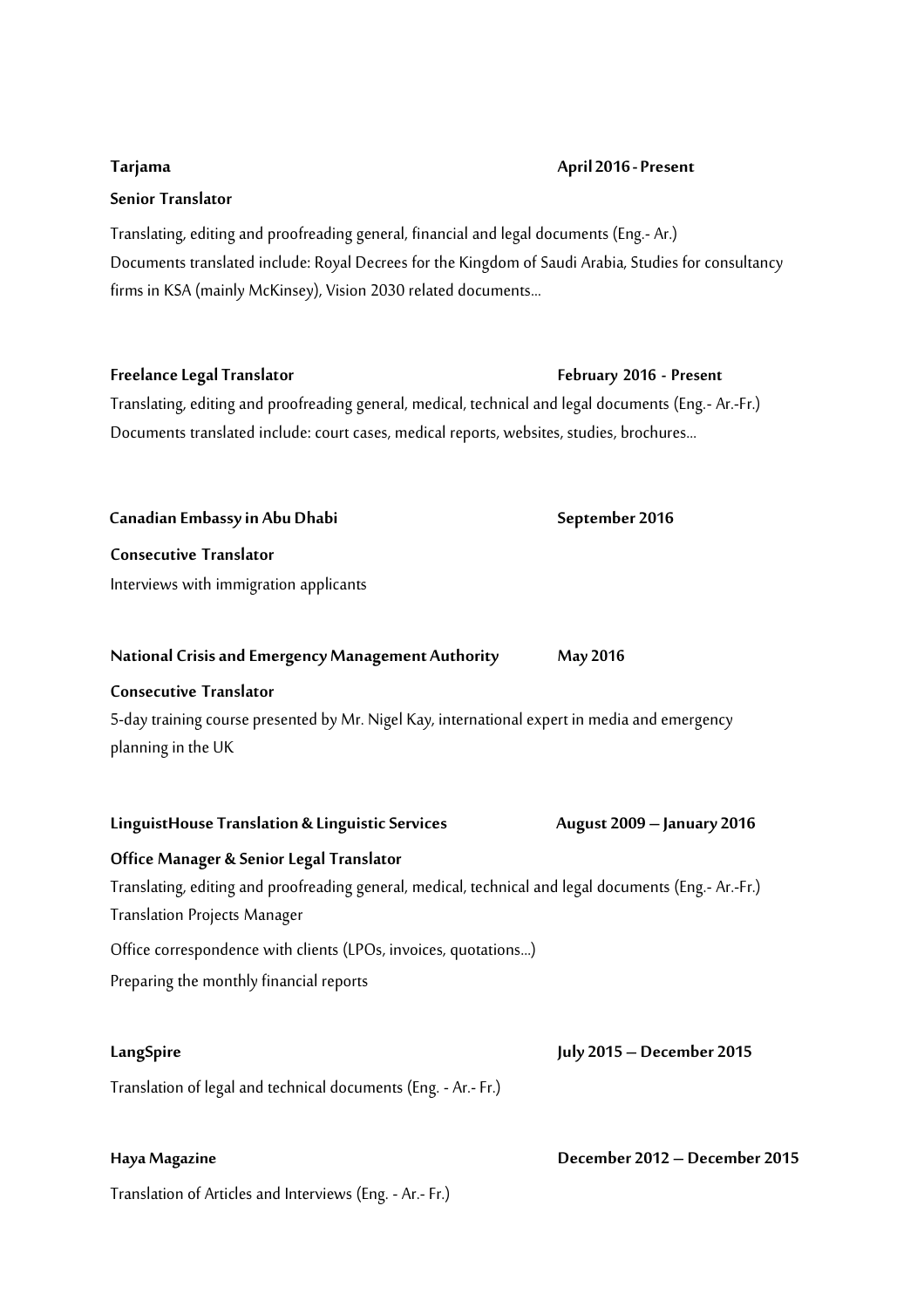| Translation of legal documents (international judgments, legal opinions) (Eng. - Ar.)                                        |                                |
|------------------------------------------------------------------------------------------------------------------------------|--------------------------------|
| People's Mojahedin Organization of Iran                                                                                      | October 2013                   |
| Translation of the book "The Untold Story of Ashraf" (Eng. - Ar.)                                                            |                                |
| <b>Lulua Publishing</b>                                                                                                      | May 2012 - November 2013       |
| Translation of food and health articles for Good Health Arabia Magazine (Eng. - Ar.)                                         |                                |
| Al Jarida Newspaper                                                                                                          | February 2012 - July 2012      |
| Translation of press releases and articles (Eng. - Fr. - Ar.)                                                                |                                |
| Abu Dhabi Educational Council                                                                                                | November 2009                  |
| Consecutive Translation (Interview with the Vice Principals of the Schools in Abu Dhabi)                                     |                                |
| Abu Dhabi Authority for Culture & Heritage                                                                                   | June 2009 - August 2009        |
| Translation of two books:<br>Folk Stories from Southern Nigeria (Eng.-Ar.)<br>Ancient Tales and Folklore of Japan (Eng.-Ar.) |                                |
| E-bible Fellowship                                                                                                           | September 2008 - November 2009 |
| Translation of religious website content (Eng.-Ar.)                                                                          |                                |
| <b>Sleem Translation &amp; Services</b>                                                                                      | April 2008 - November 2009     |
| Translation of economic, legal and general documents (Eng.- Ar.-Fr.)                                                         |                                |
| <b>Image Production House</b>                                                                                                | December 2007 - November 2009  |
| Subtitling series and movies (Eng. - Ar., Fr. - Ar.)                                                                         |                                |
| TransNative                                                                                                                  | October 2008                   |
| Translation of a booklet for the World Festival of Black Arts<br>(Festival Mondial des Arts Nègres - FESMAN) (Fr. -Ar.)      |                                |

**PMOI July 2008 – July 2016**